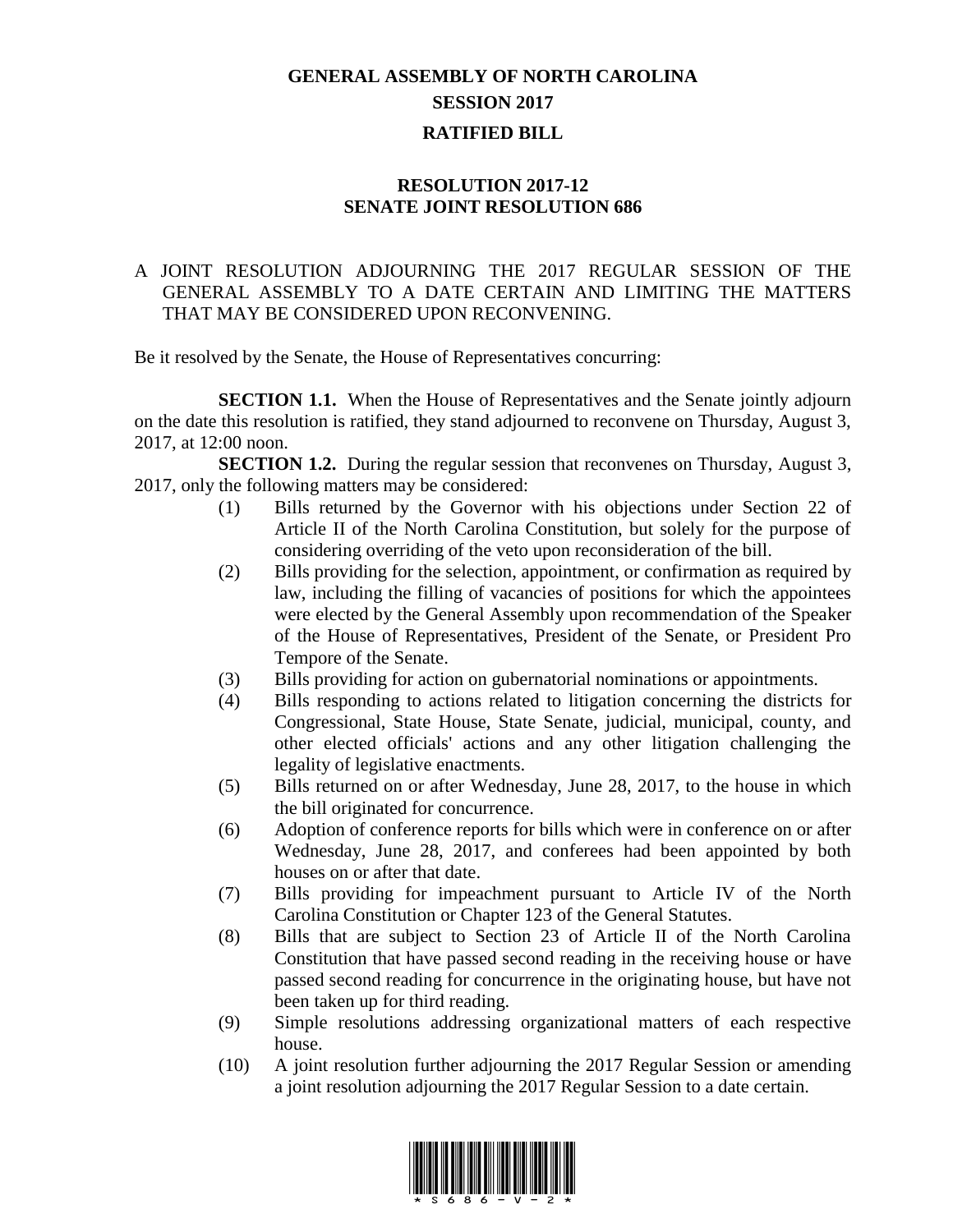**SECTION 2.1.** When the House of Representatives and the Senate jointly adjourn the session convened on Thursday, August 3, 2017, they stand adjourned to reconvene on Wednesday, September 6, 2017, at 12:00 noon.

**SECTION 2.2.** During the regular session that reconvenes on Wednesday, September 6, 2017, only the following matters may be considered:

- $(1)$  Bills:
	- a. Revising the judicial divisions of the State, the superior court districts, the district court districts, and the prosecutorial districts and the apportionment of judges and district attorneys among those districts and containing no other matter.
	- b. Revising districts for cities, counties, and other political subdivisions of the State and the apportionment of elected officials among those districts and containing no other matter.
- (2) Bills:
	- a. Proposing an amendment or amendments to the North Carolina Constitution and containing no other matter.
	- b. Proposing an amendment or amendments to the North Carolina Constitution and containing no other matter other than statutory conforming changes to implement such bills.
	- c. Solely making statutory and transitional changes to implement bills under sub-subdivision a. of this subdivision.
- (3) Bills returned by the Governor with his objections under Section 22 of Article II of the North Carolina Constitution, but solely for the purpose of considering overriding of the veto upon reconsideration of the bill.
- (4) Bills providing for the selection, appointment, or confirmation as required by law, including the filling of vacancies of positions for which the appointees were elected by the General Assembly upon recommendation of the Speaker of the House of Representatives, President of the Senate, or President Pro Tempore of the Senate.
- (5) Bills providing for action on gubernatorial nominations or appointments.
- (6) Bills providing for impeachment pursuant to Article IV of the North Carolina Constitution or Chapter 123 of the General Statutes.
- (7) Bills responding to actions related to litigation concerning the districts for Congressional, State House, State Senate, judicial, municipal, county, and other elected officials' actions and any other litigation challenging the legality of legislative enactments.
- (8) A joint resolution further adjourning the 2017 Regular Session or amending a joint resolution adjourning the 2017 Regular Session to a date certain.
- (9) A joint resolution further adjourning the 2017 Regular Session or amending a joint resolution adjourning the 2017 Regular Session to a date certain that is no later than November 15, 2017, for the purpose of considering bills:
	- a. Revising the Senate districts and the apportionment of Senators among those districts and containing no other matter.
	- b. Revising the Representative districts and the apportionment of Representatives among those districts and containing no other matter.
	- c. Revising the judicial divisions of the State, the superior court districts, the district court districts, and the prosecutorial districts and the apportionment of judges and district attorneys among those districts and containing no other matter.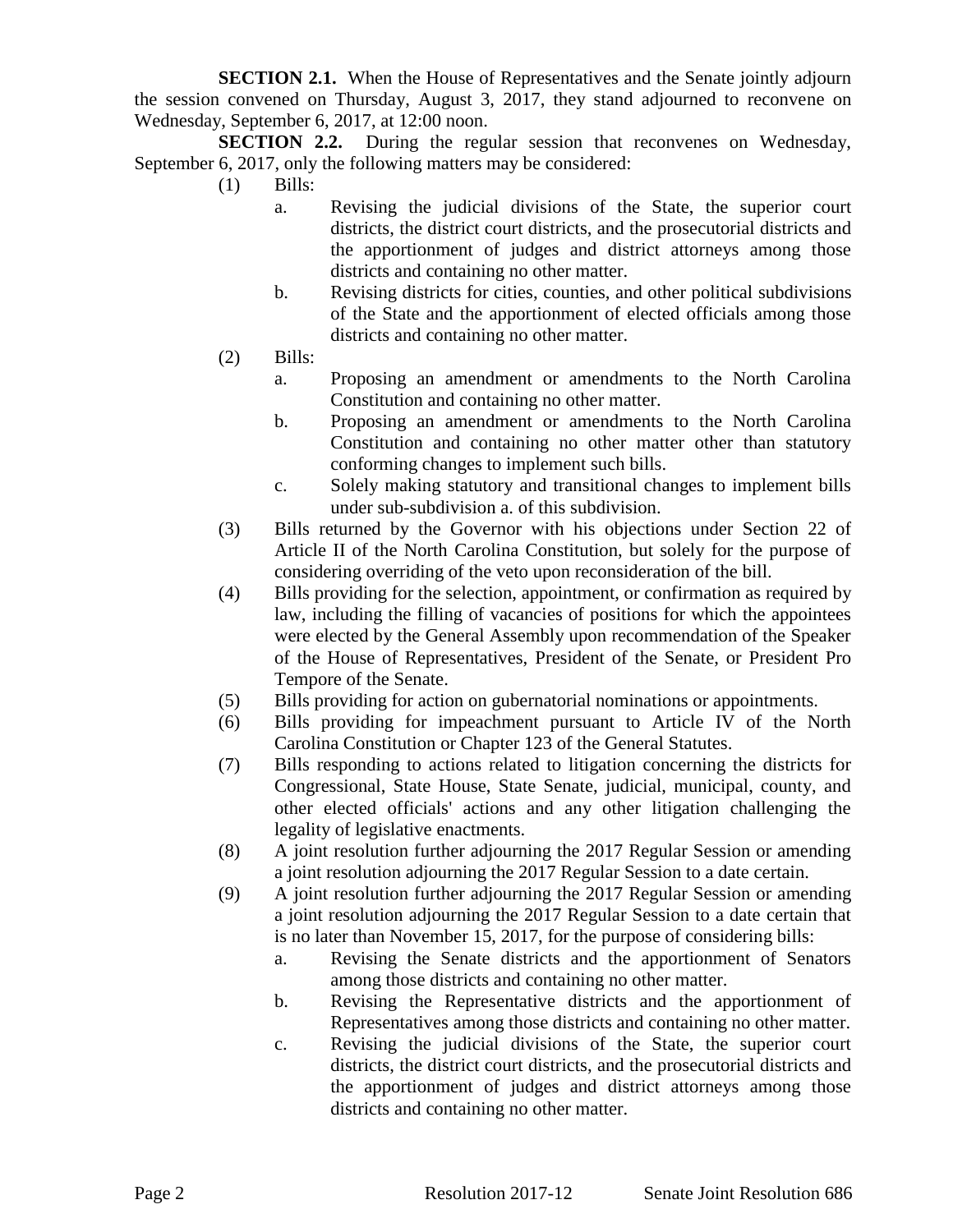d. Revising districts for cities, counties, and other political subdivisions of the State and the apportionment of elected officials among those districts and containing no other matter.

**SECTION 3.1.** Subject to Section 2.2(8) of this Resolution, when the House of Representatives and the Senate jointly adjourn the session convened on Wednesday, September 6, 2017, they stand adjourned to reconvene on Wednesday, May 16, 2018, at 12:00 noon.

**SECTION 3.2.** During the regular session that reconvenes on Wednesday, May 16, 2018, only the following matters may be considered:

- (1) Bills directly and primarily affecting the State budget, including the budget of an occupational licensing board for fiscal year 2018-2019, provided that the bill must be submitted to the Bill Drafting Division of the Legislative Services Office no later than 4:00 P.M. Friday, May 18, 2018, and must be introduced in the House of Representatives or filed for introduction in the Senate no later than 4:00 P.M. Thursday, May 31, 2018.
- (2) Bills:
	- a. Proposing an amendment or amendments to the North Carolina Constitution and containing no other matter.
	- b. Proposing an amendment or amendments to the North Carolina Constitution and containing no other matter other than statutory conforming changes to implement such bills.
	- c. Solely making statutory and transitional changes to implement bills under sub-subdivision a. of this subdivision.
- (3) Bills and resolutions introduced in 2017 and having passed third reading in 2017 in the house in which introduced, received in the other house in accordance with Senate Rule 41 or House Rule 31.1(h), as appropriate, and not disposed of in the other house by tabling, unfavorable committee report, indefinite postponement, or failure to pass any reading, and which do not violate the rules of the receiving house.
- (4) Bills and resolutions implementing the recommendations of:
	- a. Study commissions, authorities, and statutory commissions authorized or directed to report to the 2018 Regular Session.
	- b. The General Statutes Commission, the Courts Commission, or any commission created under Chapter 120 of the General Statutes that is authorized or directed to report to the General Assembly.
	- c. The House Ethics Committee.
	- d. Select committees.
	- e. The Joint Legislative Ethics Committee or its Advisory Subcommittee.

A bill authorized by this subdivision must be submitted to the Bill Drafting Division of the Legislative Services Office no later than 4:00 P.M. Thursday, May 17, 2018, and must be filed for introduction in the Senate or introduced in the House of Representatives no later than 4:00 P.M. Wednesday, May 30, 2018.

(5) Any local bill that has been submitted to the Bill Drafting Division of the Legislative Services Office by 4:00 P.M. Thursday, May 24, 2018, is introduced in the House of Representatives or filed for introduction in the Senate by 4:00 P.M. Thursday, June 7, 2018, and is accompanied by a certificate signed by the principal sponsor stating that (i) no public hearing will be required or asked for by a member on the bill, (ii) the bill is noncontroversial, and (iii) the bill is approved for introduction by each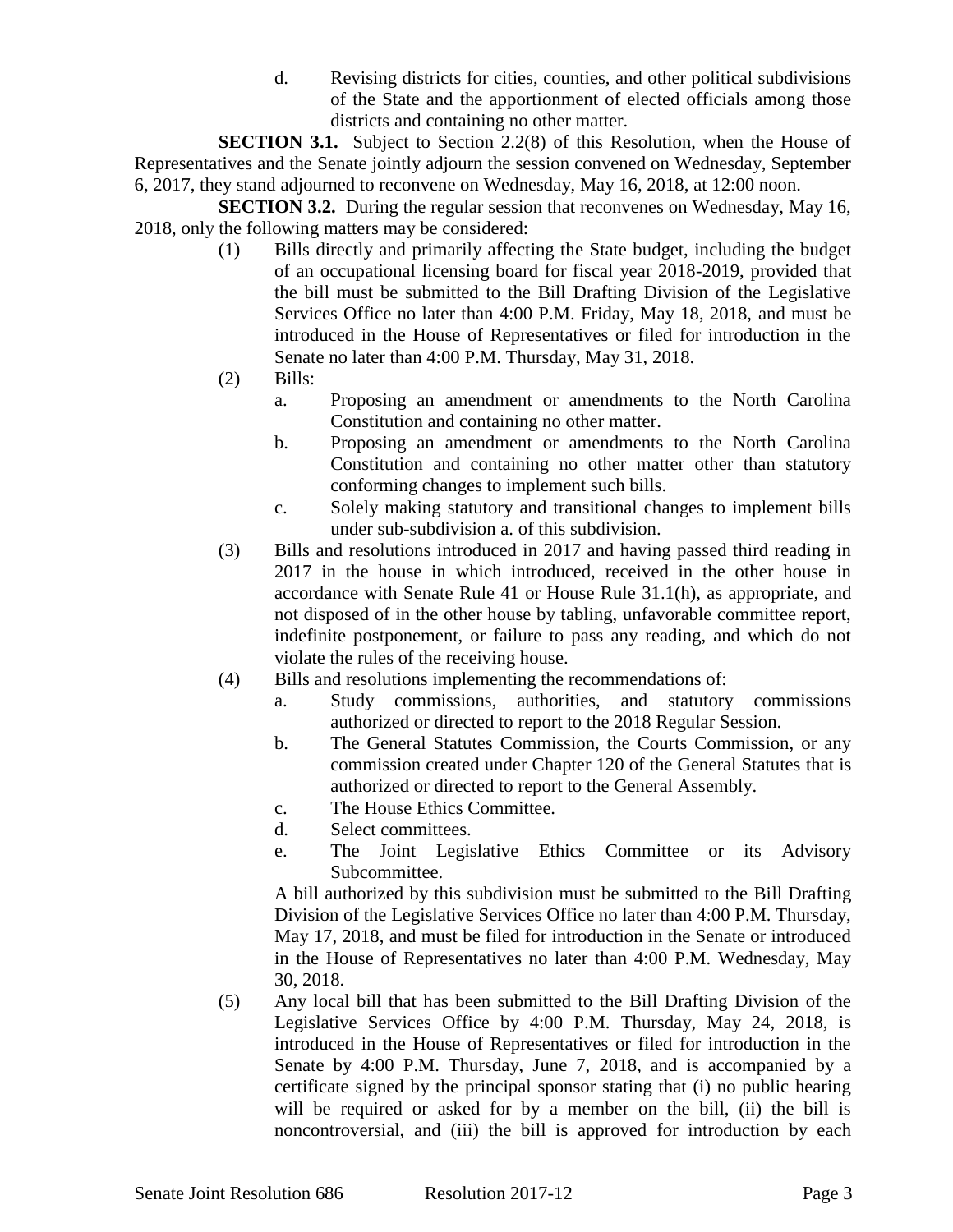member of the House of Representatives and the Senate whose district includes the area to which the bill applies.

- (6) Bills providing for the selection, appointment, or confirmation as required by law, including the filling of vacancies of positions for which the appointees were elected by the General Assembly upon recommendation of the Speaker of the House of Representatives, President of the Senate, or President Pro Tempore of the Senate.
- (7) Bills providing for action on gubernatorial nominations or appointments.
- (8) Any matter authorized by joint resolution passed by a two-thirds majority of the members of the House of Representatives present and voting and by a two-thirds majority of the members of the Senate present and voting. A bill or resolution filed in either house under the provisions of this subdivision shall have a copy of the ratified enabling resolution attached to the jacket before filing for introduction in the Senate or introduction in the House of Representatives.
- (9) A joint resolution authorizing the introduction of a bill pursuant to subdivision (8) of this section.
- (10) Any bills primarily affecting any State or local pension or retirement system, provided that the bill has been submitted to the Bill Drafting Division of the Legislative Services Office no later than 4:00 P.M. Tuesday, May 22, 2018, and is introduced in the House of Representatives or filed for introduction in the Senate no later than 4:00 P.M. Tuesday, June 5, 2018.
- (11) Joint resolutions and simple resolutions authorized for introduction under Senate Rule 40 or House Rule 31.
- (12) Bills returned by the Governor with objections under Section 22 of Article II of the North Carolina Constitution, but solely for the purpose of considering overriding of the veto upon reconsideration of the bill.
- (13) Bills responding to actions related to litigation concerning the districts for Congressional, State House, State Senate, judicial, municipal, county, and other elected officials' actions and any other litigation challenging the legality of legislative enactments.
- (14) Any bills relating to election laws.
- (15) Bills to disapprove rules under G.S. 150B-21.3.
- (16) Bills providing for impeachment pursuant to Article IV of the North Carolina Constitution or Chapter 123 of the General Statutes.
- (17) A joint resolution adjourning the 2017 Regular Session, sine die.

**SECTION 4.** The Speaker of the House of Representatives or the President Pro Tempore of the Senate may authorize appropriate committees or subcommittees of their respective houses to meet during the interims between sessions to (i) review matters related to the State budget for 2017-2019 fiscal biennium, (ii) prepare reports, including revised budgets, or (iii) consider any other matters as the Speaker of the House of Representatives or the President Pro Tempore of the Senate deems appropriate. A conference committee may meet in the interim upon approval by the Speaker of the House of Representatives or the President Pro Tempore of the Senate.